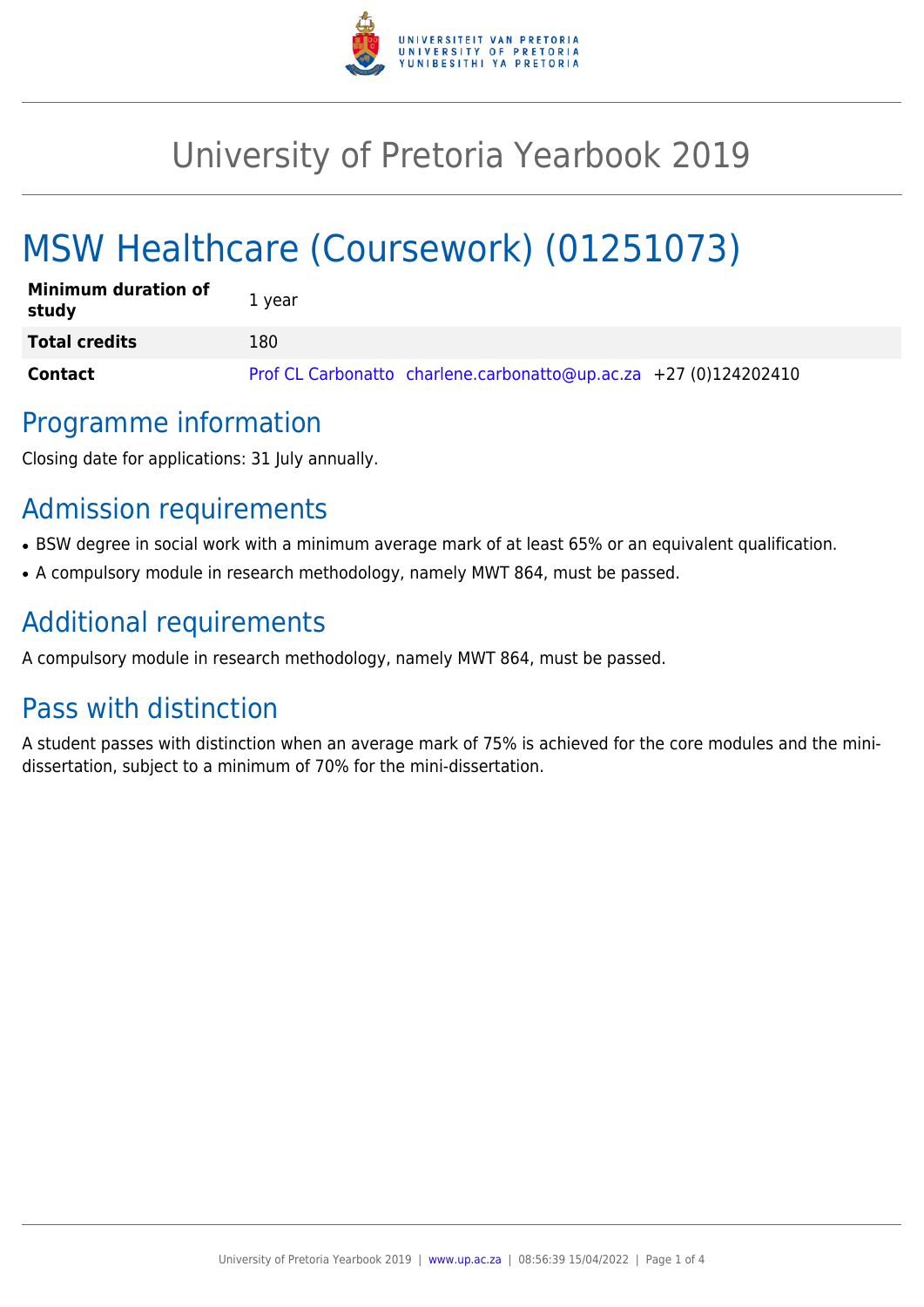

# Curriculum: Final year

### **Minimum credits: 180**

MWT 864 is a non-credit-bearing module and must be attended satisfactorily as prerequisite for MWT 895.

### **Core modules**

### **Social healthcare (1) 855 (MWT 855)**

| <b>Module credits</b>         | 25.00                          |
|-------------------------------|--------------------------------|
| <b>Prerequisites</b>          | Departmental selection.        |
| <b>Contact time</b>           | 8 lectures per day for 5 days  |
| <b>Language of tuition</b>    | Module is presented in English |
| <b>Department</b>             | Social Work and Criminology    |
| <b>Period of presentation</b> | Semester 1                     |

#### **Module content**

\*Departmental selection

Policy and primary health care

South African health policy, structure and trends; primary healthcare; the multi-disciplinary team and alternative healthcare providers; conceptualisation of social work in healthcare; theoretical models; cultural, indigenous and religious aspects of health; experience and psychosocial impact of disease, treatment, hospitalisation on patient, family and community.

#### **Social healthcare (2) 856 (MWT 856)**

| 25.00                          |
|--------------------------------|
| Departmental selection.        |
| 8 lectures per day for 5 days  |
| Module is presented in English |
| Social Work and Criminology    |
| Semester 2                     |
|                                |

#### **Module content**

\*Closed - requires departmental selection Vulnerable groups in health care Women's health, child health, geriatric health, mental health, persons with disability.

### **Social healthcare (3) 857 (MWT 857)**

| 25.00                          |
|--------------------------------|
| Departmental selection.        |
| 8 lectures per day for 5 days  |
| Module is presented in English |
|                                |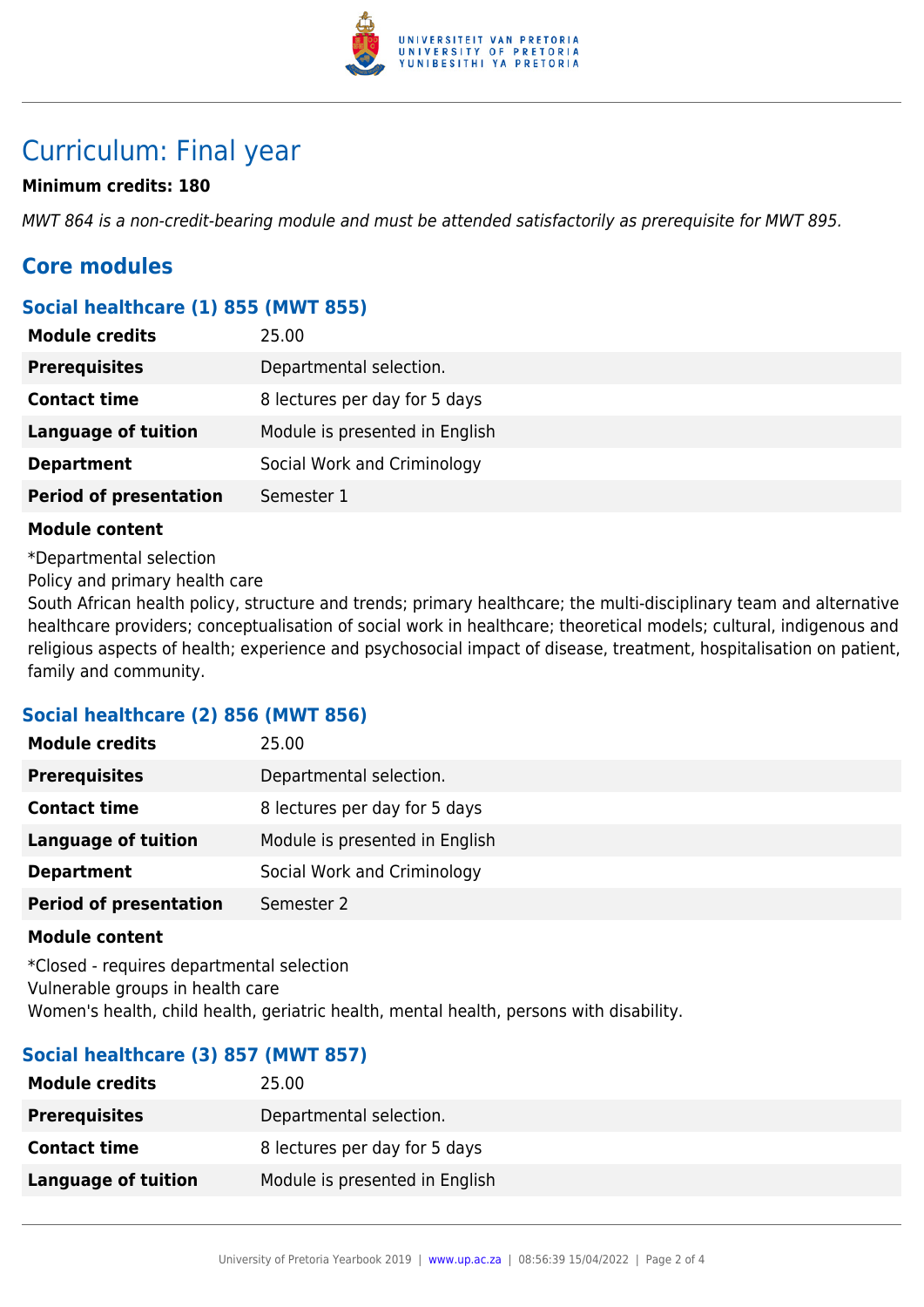

#### **Period of presentation** Semester 2

#### **Module content**

\*Closed - requires departmental selection Specialist fields in health care Acute care, trauma and trauma debriefing; chronic care; HIV and AIDS; palliative and end-of-life care.

### **Research methodology 864 (MWT 864)**

| <b>Prerequisites</b><br>Departmental selection.<br><b>Contact time</b><br>8 lectures per day for 5 days<br>Module is presented in English<br><b>Language of tuition</b><br>Social Work and Criminology<br><b>Department</b><br><b>Period of presentation</b><br>Semester 1 | <b>Module credits</b> | 0.00 |
|----------------------------------------------------------------------------------------------------------------------------------------------------------------------------------------------------------------------------------------------------------------------------|-----------------------|------|
|                                                                                                                                                                                                                                                                            |                       |      |
|                                                                                                                                                                                                                                                                            |                       |      |
|                                                                                                                                                                                                                                                                            |                       |      |
|                                                                                                                                                                                                                                                                            |                       |      |
|                                                                                                                                                                                                                                                                            |                       |      |

#### **Module content**

\*Departmental selection

Research ethics, research approaches, types of research, research designs and research process as applicable to social work.

#### **Social health care: Practical 870 (MWT 870)**

| <b>Module credits</b>         | 15.00                                                                                  |
|-------------------------------|----------------------------------------------------------------------------------------|
| <b>Prerequisites</b>          | MWT 870 runs concurrently with MWT 855, MWT 856 and MWT 857;<br>Departmental selection |
| <b>Contact time</b>           | Total of 150 hours of practical training                                               |
| <b>Language of tuition</b>    | Module is presented in English                                                         |
| <b>Department</b>             | Social Work and Criminology                                                            |
| <b>Period of presentation</b> | Year                                                                                   |

#### **Module content**

Integration and demonstration of theoretical components of social work in health care in practice. This includes work with communities, families, groups and patients with health care needs in the health field.

#### **Mini-dissertation: Social work 895 (MWT 895)**

| <b>Module credits</b>         | 90.00                          |
|-------------------------------|--------------------------------|
| <b>Prerequisites</b>          | <b>MWT 864</b>                 |
| Language of tuition           | Module is presented in English |
| <b>Department</b>             | Social Work and Criminology    |
| <b>Period of presentation</b> | Year                           |